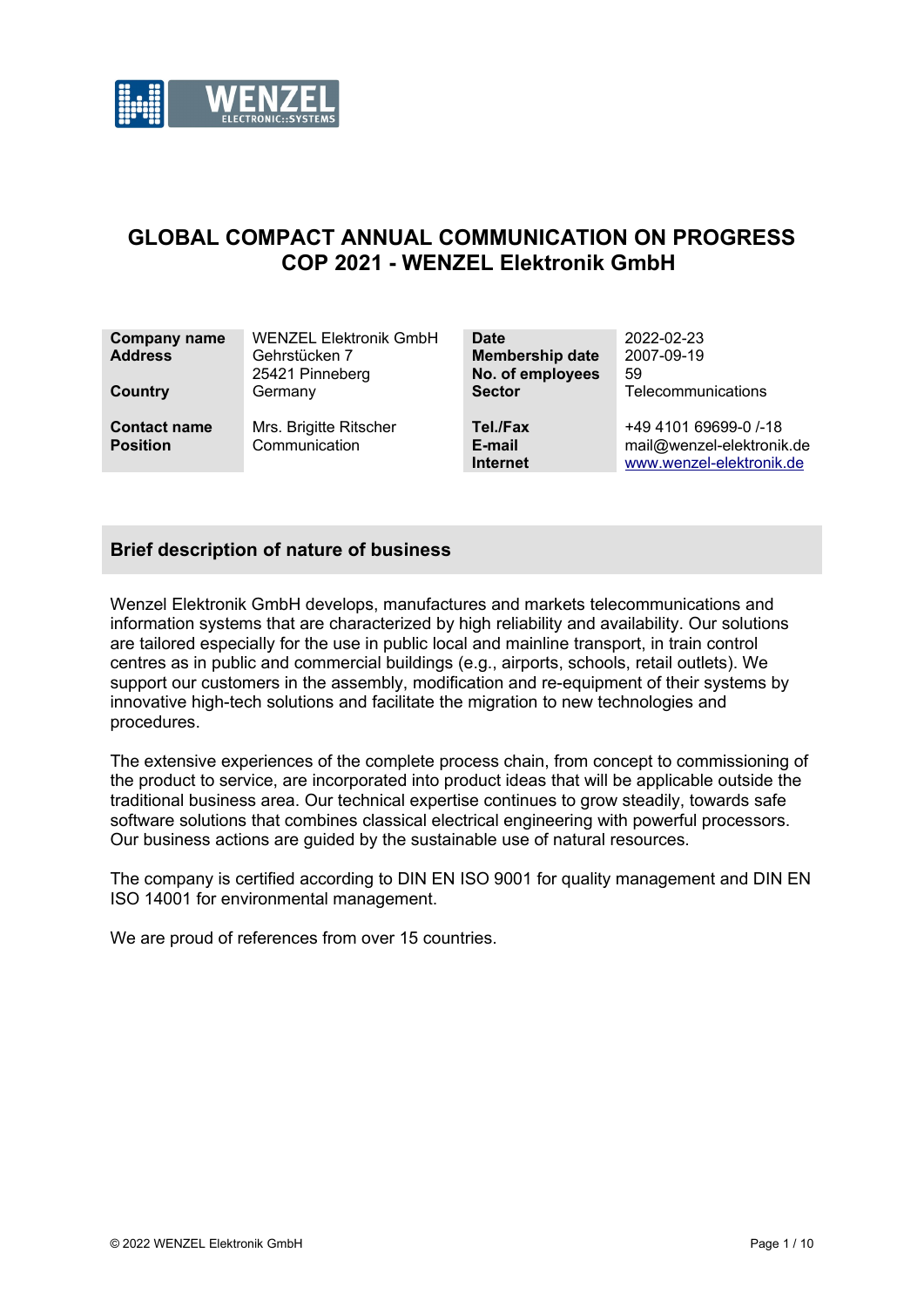

#### **Statement of support**

By joining the United Nations Global Compact in September 2007, we particularly want to show SMEs in our market sector that business operations of an IT enterprise allow to recognize these important principles of UN Global Compact, and that putting concrete measures into action is worthwhile.

Due to our membership, we affirm that we not only comply with the required social, ethical and environmental standards, but that we are committed beyond the minimum and achieve ongoing progress.

Environmental protection is an important task for our company. We are fully aware that all activities involved in the design, development and manufacture of our products have a direct or indirect influence on the environment. We commit ourselves to achieve our commercial objectives with due regard to the need for environmental protection.

Details are communicated to employees, customers and stakeholders in our annual reports.

**Signature Thomas Zwick Position Executive Director**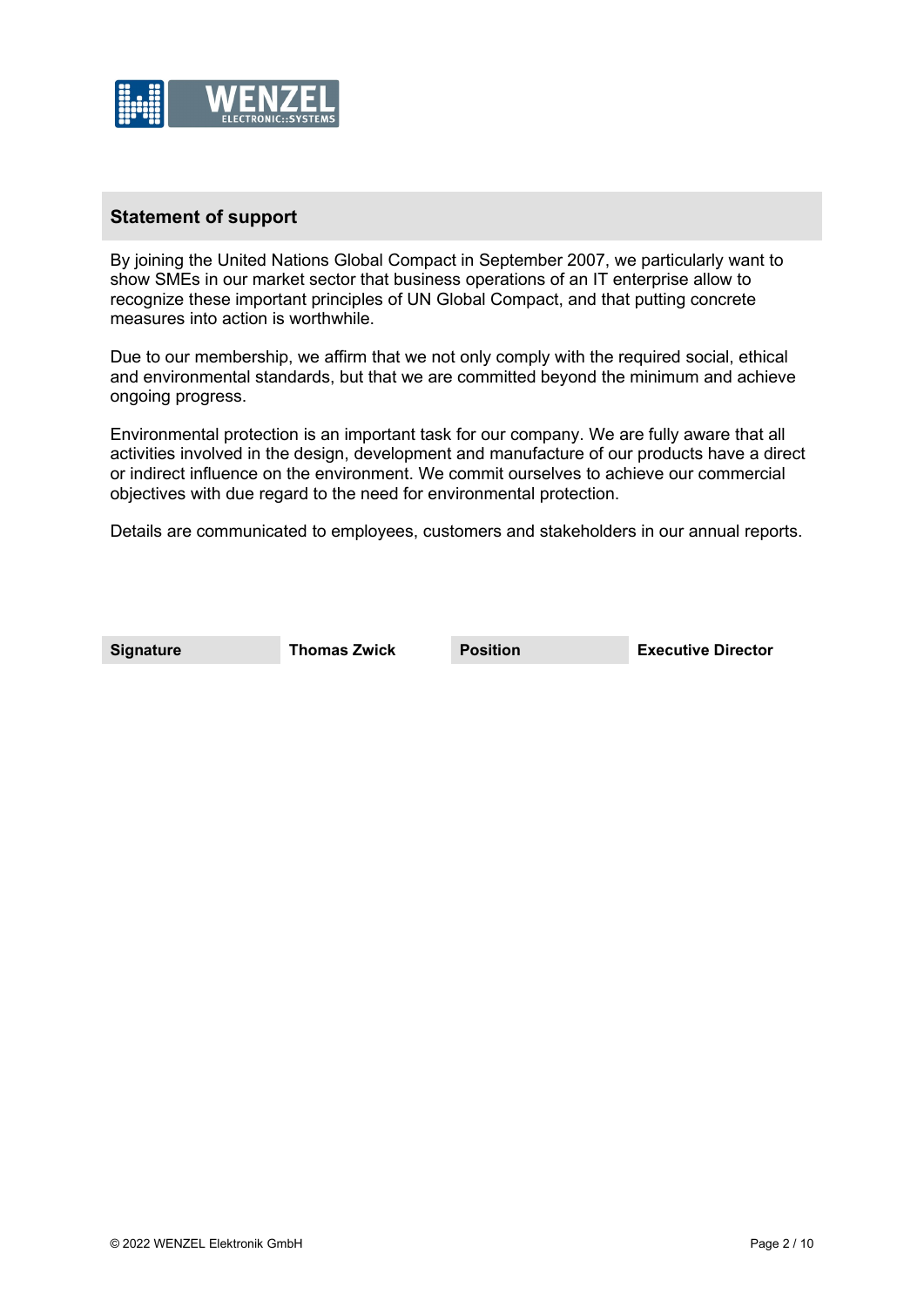

# **Human Rights (Principles 1 - 2)**

# *We respect the protection of internationally proclaimed human rights and support their compliance within our sphere of influence.*

#### *We ensure that we are not complicit in human rights abuses.*

Wenzel Elektronik GmbH is a medium-sized company in Germany, a member state of the UNO with the obligation to bring the human rights in its national legal system to their full advantage. Therefore, we regard the compliance of civil, political and social human rights in connection with our business processes as a matter of course.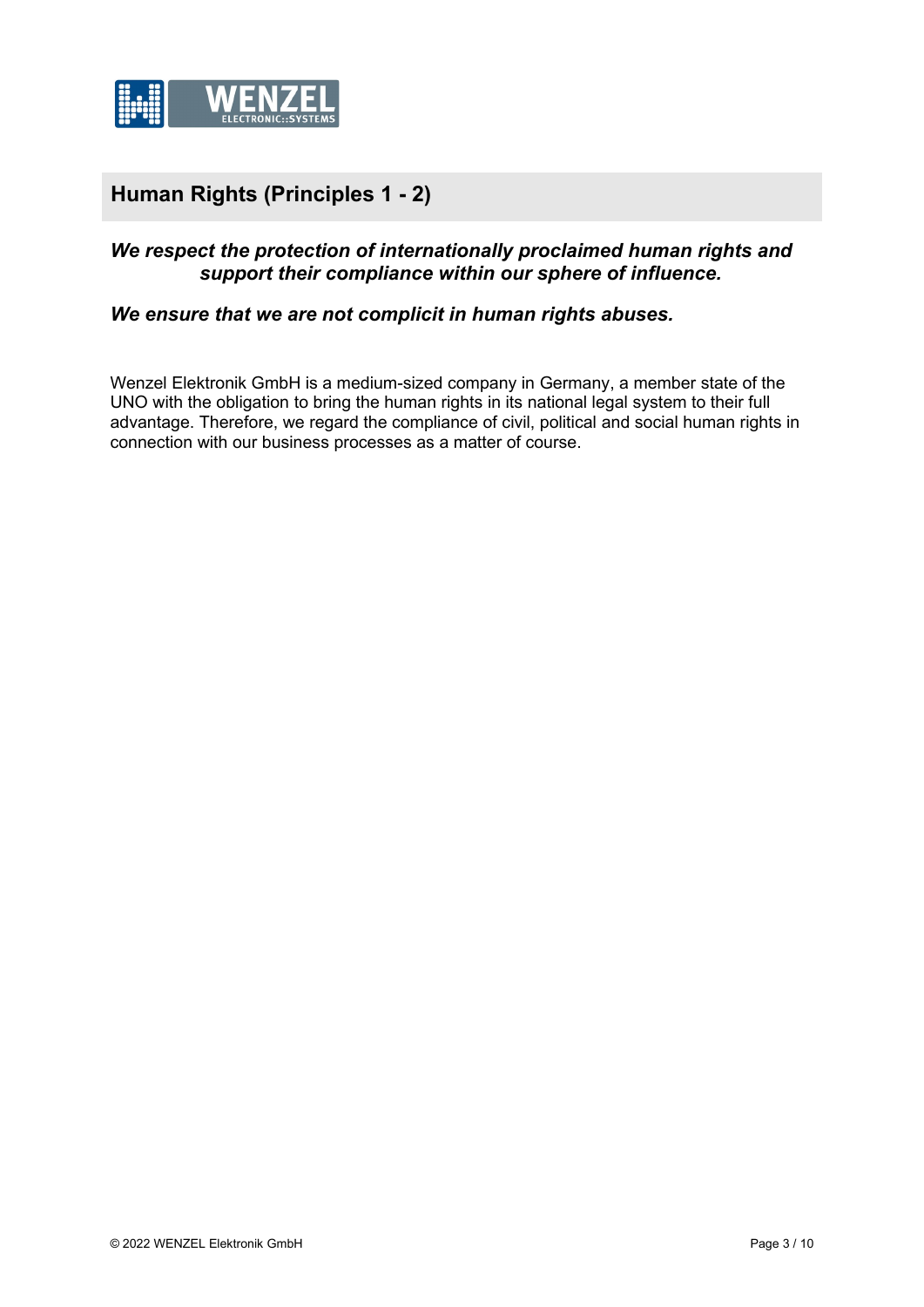

# **Labour (Principles 3 - 6)**

# *We respect the rights of our employees to engage in union activity and recognize their right to collective bargaining effectively.*

Our company currently employs 59 employees who are represented by the works council towards the management. The legal basis is the German Works Constitution Act. The works council have a say in matters of corporate management, work organization and working time. For this, among other things, monthly briefings with the management and up to four employees meetings per year are provided.

## *We support the elimination of all forms of forced and compulsory labour as well as child labour.*

#### **Self-declaration**

In connection with the German tendering legislation, we explain within our bids that the contractually agreed delivery of the goods have been produced according to the minimum social standards of the ILO core labour standards (International Labour Organisation). Of course, we meet the set requirements to collective labour agreements, minimum wages and social security payments.

We put a value on suppliers and partner companies that also keep the working conditions granted by us. Our main suppliers are based in the region and certified according to DIN EN ISO 9001 and DIN EN ISO 14001.

#### **Statutory accident insurance**

We are a registered member of the BG ETEM (Employers Liability Insurance Association for Energy, Textile, Electrical and Media Products) Cologne, the statutory accident insurance. This association supports us in matters of industrial safety and health at work. In addition, the BG trains our employees on site. In case of work and commute-related accidents as well as occupational diseases the BG provides for rehabilitation and compensation.

#### **Company with high safety level**

To increase the safety of our employees, we have established a working group for evaluating the safety in our company. The working group shall meet periodically in the group security committee. Analysis of working places and work processes as well as site inspections serve to identify and remove potential hazards. All this leads to a company that is accident-free for several years.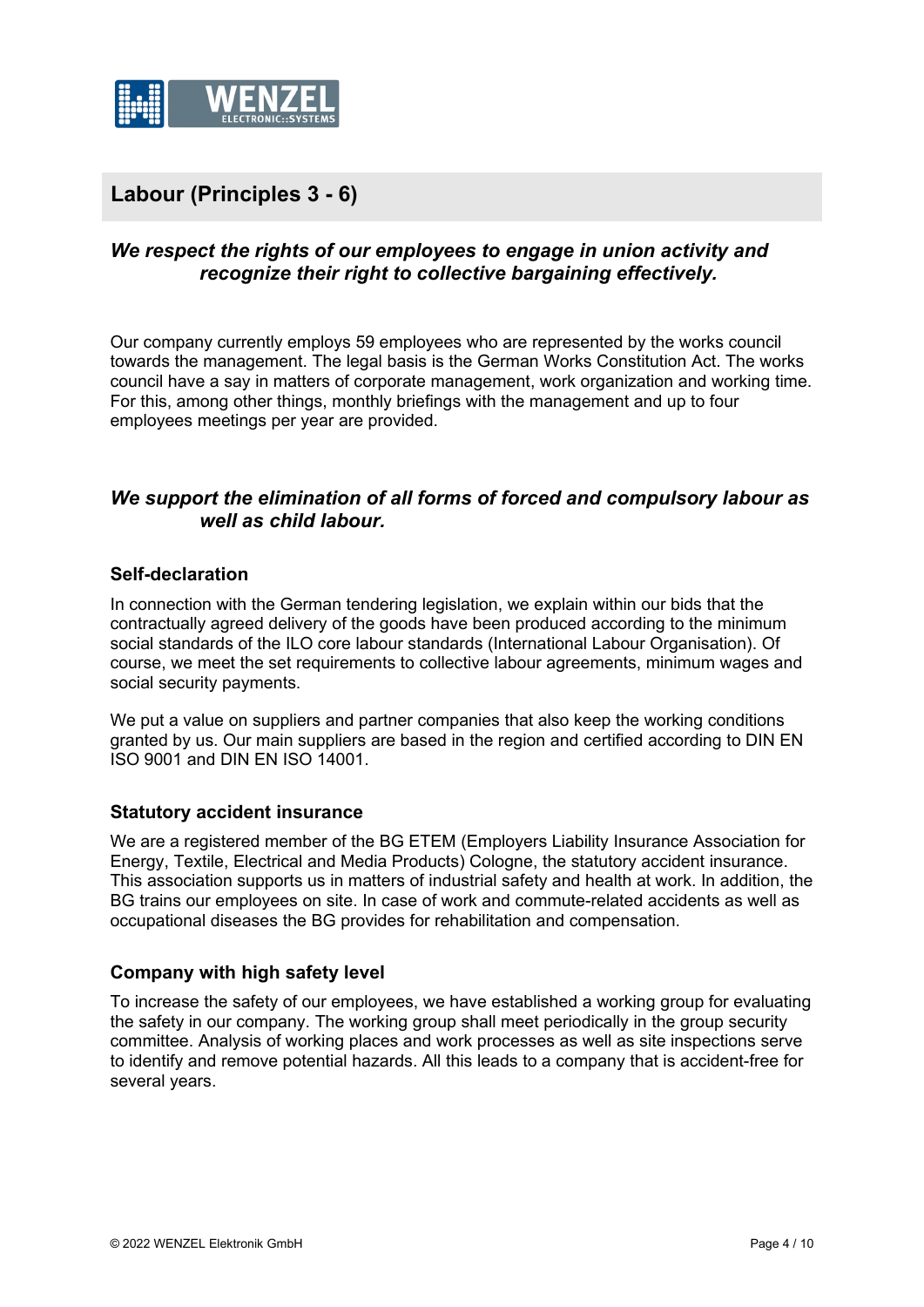

## **Reconciliation of family and work life**

In our society, the need to reconcile family and work life for women and men grows. Taking this into account we offer tolerant, flexible working time arrangements to our employees. In addition to flexible working hours and statutory parental leave, employees may choose to work part-time or/and mobile working. Thus, we show consideration for the family situation as much as possible.

#### **Commitment to vocational education**

As a medium sized company we take responsibility in the vocational education of young people. We are a certified member of the Chamber of Commerce and Industry (IHK) and train according to IHK guidelines. In our company trainees can learn the entire process chain, from product concept, development and manufacturing to installation and commissioning at the customer. We also give them an insight into the domestic and international sales of our products.

Moreover, apprentices can apply for cooperative study programs at two private universities. Studying at the university and practice time in our company alternate. In this case we take the tuition fee and pay a training allowance. In the context of practical semesters and support of diploma thesis we cooperate with further study institutions.

We maintain our contacts with schools and offer internships to students. Also, we participate in the yearly Girls'Day event since 2007.

#### **Ongoing training and qualification measures**

We encourage internal and external training programs for our employees to enhance their expertise and to impart new knowledge: for our ERP system SAP 6.0, for compliance with technical guidelines regarding safety and environmental protection, for quality assurance, etc. Staff members of the R&D department regularly attend conferences and fairs to find out more about new products and methods.

## *We support the elimination of any discrimination in respect of employment and occupation.*

We highly value our most important resource, our employees, regardless of gender, race, colour, language, religion, political or other opinion or disability.

Science, crafts, technology and IT provide a vision for girls. On the annual Girls'Day (Girls' Future Day) companies and businesses throughout Germany invite schoolgirls to explore future professions. The aim is to provide equal opportunities and to overcome the scarcity of qualified employees in technical industries. We support this initiative by giving five girls information about the attractive career opportunities in a modern communications company. The Girls'Day is communicated on our corporate website.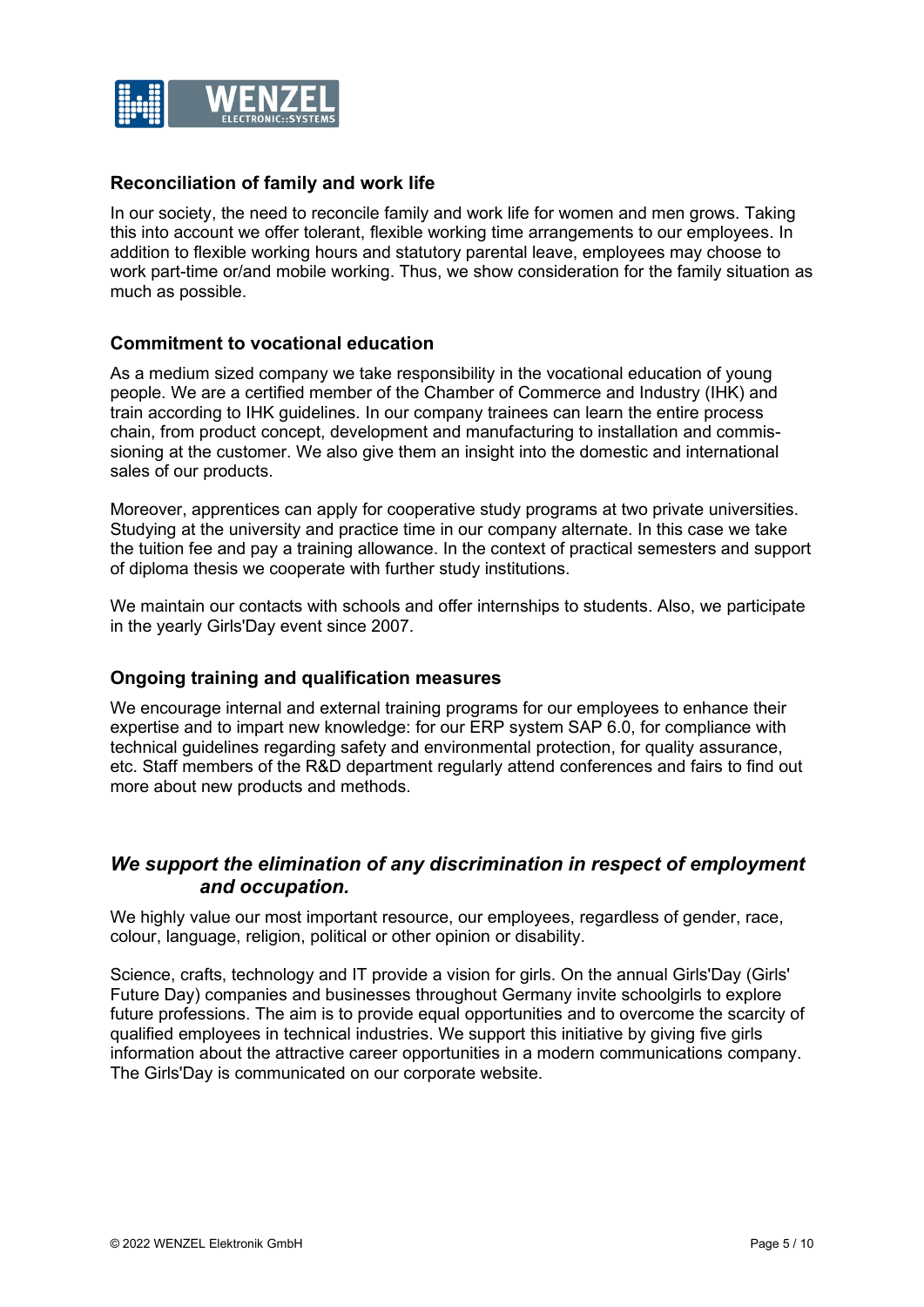

# **Environment (Principles 7 - 9)**

## *We take a precautionary approach to environmental challenges.*

#### **Certified eco management**

Environmental protection is one of the main objectives of our company. Since 2006 we are certified according to the environmental management system DIN EN ISO 14001. All employees integrate the measurements and defined objectives in the daily business actively. By regularly reviewing our objectives in internal audits, we ensure compliance with the legal system and achieve continuous improvement. The last external surveillance audit by the BSi Deutschland was in October 2021. The current certificate is attached.

#### **Producer responsibility**

As a manufacturer of electronic products Wenzel Elektronik is responsible to ensure the product generation according to the strict observance of legal and further guidelines. This responsibility applies not only internal but also external components and processes with suppliers.

The WEEE directive (Waste Electrical and Electronic Equipment) serves the reduction of the growing amount of electronic waste from disused electrical and electronic equipment. The aim is to avoid, reduce and environmentally dispose of increasing amounts of electronic waste by an extended producer responsibility. Wenzel Elektronik GmbH is registered under the WEEE no. DE88634999.

The RoHS directive (Restriction of (the use of certain) Hazardous Substances) regulates and restricts the use of hazardous substances already during the manufacture of electronics products, so that the risk of future damages of health and ecology is reduced. As a consequence, we started in 2003 to manufacture our product portfolio RoHS-compliant.

REACH is a chemical regulation for Registration, Evaluation, Authorization and Restriction of Chemicals. In accordance with this regulation we respect that own products, or e.g. the shipping package comprises not more than 0.1% of a potentially harmful substance of the REACH substance list. Suppliers must provide REACH-compliant products.

#### **Involvement of our suppliers**

We emphasizes quality and environmental aspects taking the choice of suppliers who provide their products and services to the company. Here, environmental management according to DIN EN ISO 14001, compliance with legal standards, also corresponding manuals and action plans as well as environmentally friendly packaging systems are important aspects. Audits and surveys of suppliers are used methods to review the engagement of suppliers concerning environmental protection.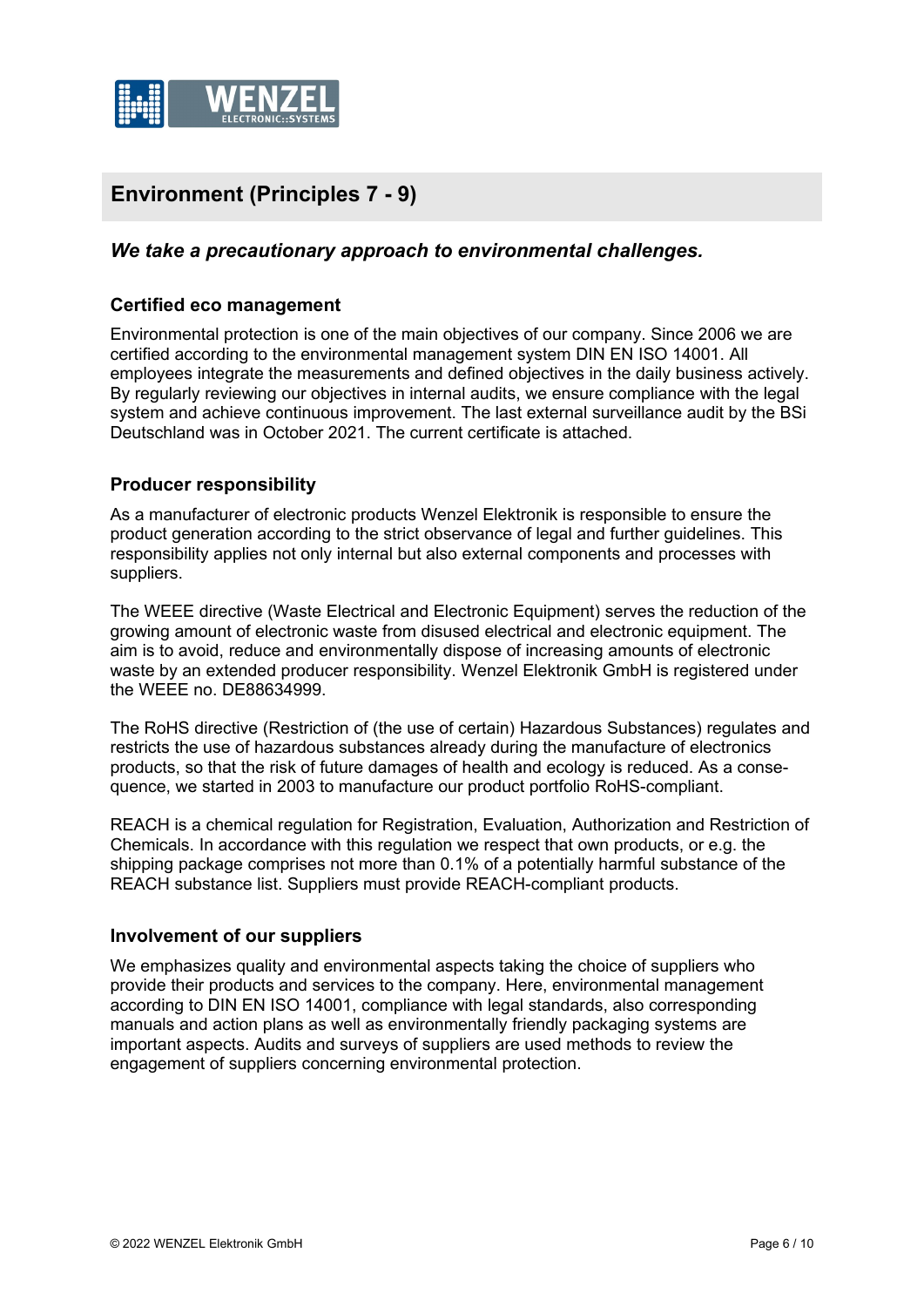

#### *We undertake initiatives to promote greater environmental responsibility.*

#### **Strict waste separation**

The employees collect and separate the waste as a self-responsible activity, depending on the type and reusability, and dispose of them according to the legal provisions and regional institutions.

#### **Reduction of power consumption**

As a manufacturer of telecommunications equipment we use modern components with lower operating voltage for device production. This method is one of our development principles. For new purchases of computers and peripherals we pay attention to processors with low power consumption. In general network printers are used, printing in ECO mode and quickly switching into standby mode. The daylight- and presence-controlled lighting system helps to reduce more power.

#### **Reduction of fresh water consumption**

On our premises a rainwater harvesting system has been installed in order to reduce the fresh water consumption. The rain water is collected in an underground cistern and used as service water where the use of fresh water is not required, for hygienic reasons. In 2021, more than 60% of the water consumption could be covered by this resource.

#### **Tree park on the premises**

In Q4 2015, we have started planning the tree park project assisted by a landscaper. For this purpose, a part of the site will be cultivated to create good conditions, e.g., for attracting bee colonies. Our staff assume the tree sponsorship, that means, they will plant and take care of the trees. Each sponsor has selected a tree species, mainly fruit trees of "old varieties". The first part of the park was created in spring 2016. Further trees were planted in spring 2017.

# *We encourage the development and diffusion of environmentally friendly technologies.*

#### **New premises with ecological energy concept**

At the new premises we pursue a comprehensive ecological energy concept with a focus on low primary energy demand, e.g. using a photovoltaic system and a pellet heating system. Our current energy balance from 2021 proves a very good primary energy value (kWh per sqm) adequate to efficiency class A.

#### **Fuel-efficient company cars**

For new company vehicles, attention is paid to fuel consumption in line with demand and low  $CO<sub>2</sub>$  / nitrogen oxide emissions. We are also striving for a complete switch to emission-free new company vehicles. Therefore, two company vehicles with electric drives were purchased in 2019 and the appropriate charging stations were installed in the company car parks.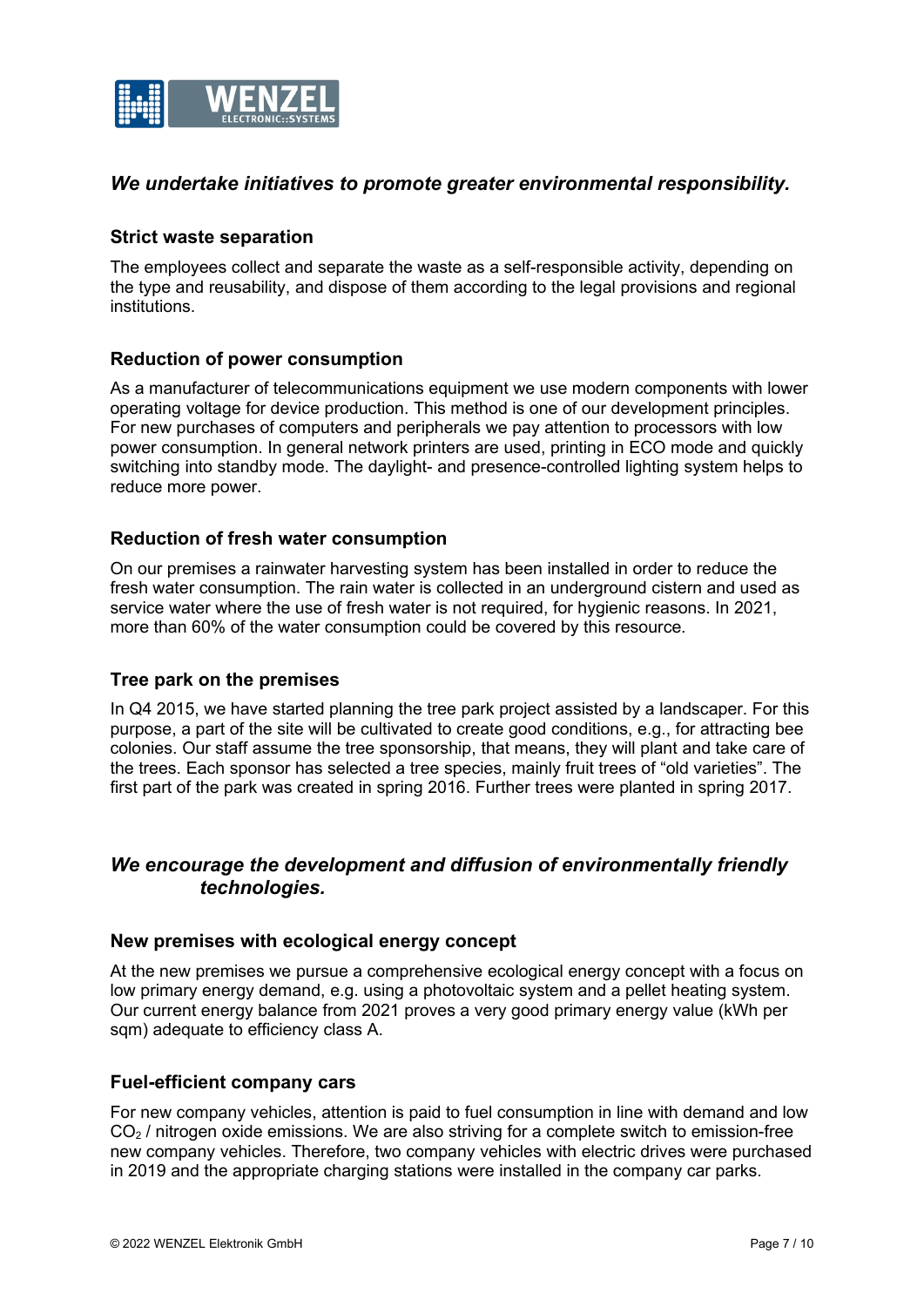

# **Green electricity**

We obtain our electric energy from a supplier exclusively offering electricity from renewable sources. By switching to this renewable green electricity and due to more measures reducing current, our company causes more than 50 tonnes less of harmful  $CO<sub>2</sub>$  per year compared to the national average (supplied by conventional power generators). This has been certified by the supplier.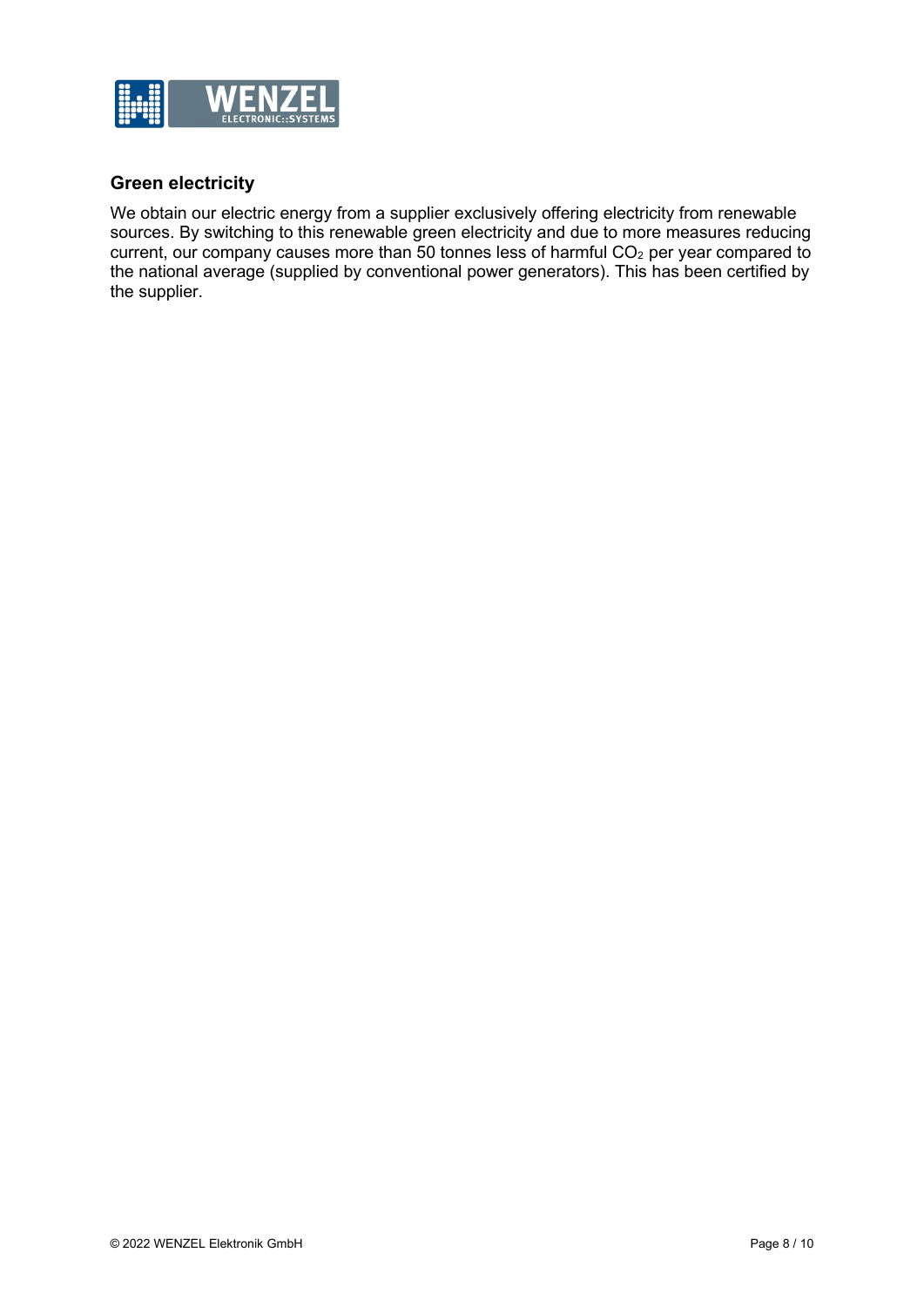

# **Anti-Corruption (Principle 10)**

# *We stand against corruption, extortion and bribery. In addition, we are not involved in price-fixing.*

Wenzel Elektronik GmbH is a medium-sized company based in the Federal Republic of Germany. Its sole shareholder is Mattig-Schauer GmbH, Vienna, which is represented internationally with other subsidiaries. Wenzel Elektronik GmbH does not hold any shares in other companies. We are a registered member of the Commerce and Industry Chamber of Kiel, Schleswig-Holstein.

We act according to strict tendering and procurement laws. Within our bid, we declare in a bidder statement and confirm by our authorized signature that we meet the high requirements and there are no legally established violations.